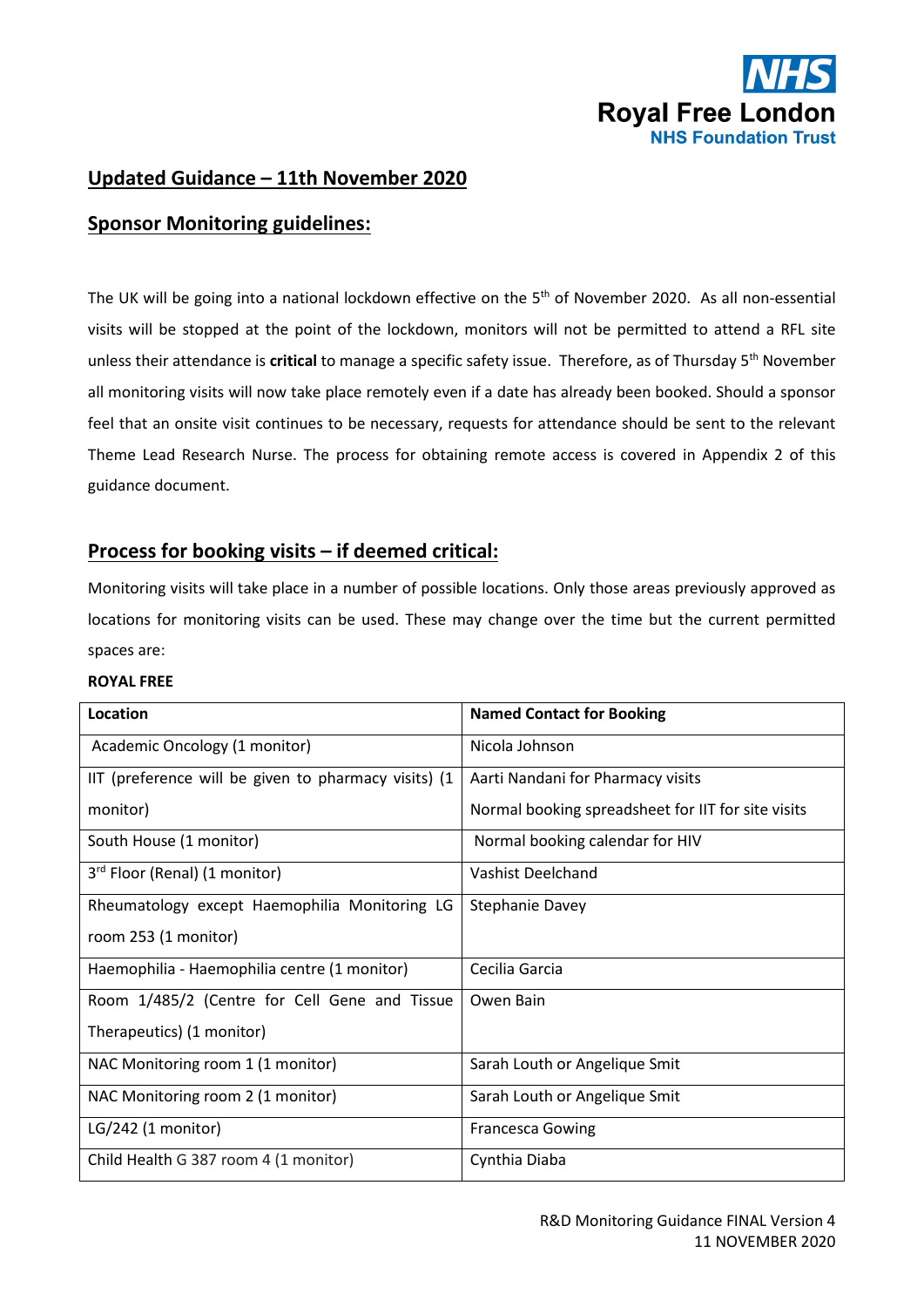

#### **BARNET**

Please contact Claire Singh.

Research staff wishing to arrange monitoring visits must liaise with the named contact for the room booking as detailed in the tables above. Visiting monitors from more than one Pharmaceutical company or Clinical Research Organisation will not be permitted to share a monitoring room on the same day.

## **Process 24 hours before monitoring visit**

The monitor will be requested to complete a wellbeing symptom screening questionnaire (Appendix 1). The study team member responsible for the monitor must ensure that they have received the completed form no more than 24 hours before the scheduled visit. This should be filed in the site file records.

Where the monitor is intending to see both the study team and pharmacy, the study team must forward a copy of the completed symptom questionnaire to pharmacy for their records.

If any answers to the questionnaire are answered as Yes, the visit should be cancelled, and the monitor advised to self-isolate as per national guidance and to arrange a Covid-19 test as per the national screening process.

## **Process on day of monitoring visit**

Monitors will be met by a member of the study team at the main entrance to the hospital. The monitor must ensure that they have a printed copy of the email from the study team confirming the monitoring visit with them.

They will be provided with a mask to wear on entry to the hospital and ask to put this on. The staff member meeting the monitor will also be wearing a mask. They will be asked to verify that the answers that they provide in the questionnaire remain correct. Their temperature will also be taken. If the individual displays any possible signs of Covid or the answers to the well-being questionnaire have changed, the monitoring visit will be cancelled. They will be advised to self-isolate as per national guidance and to arrange a Covid-19 test as per the national screening process. If answers to the wellbeing symptom screening questionnaire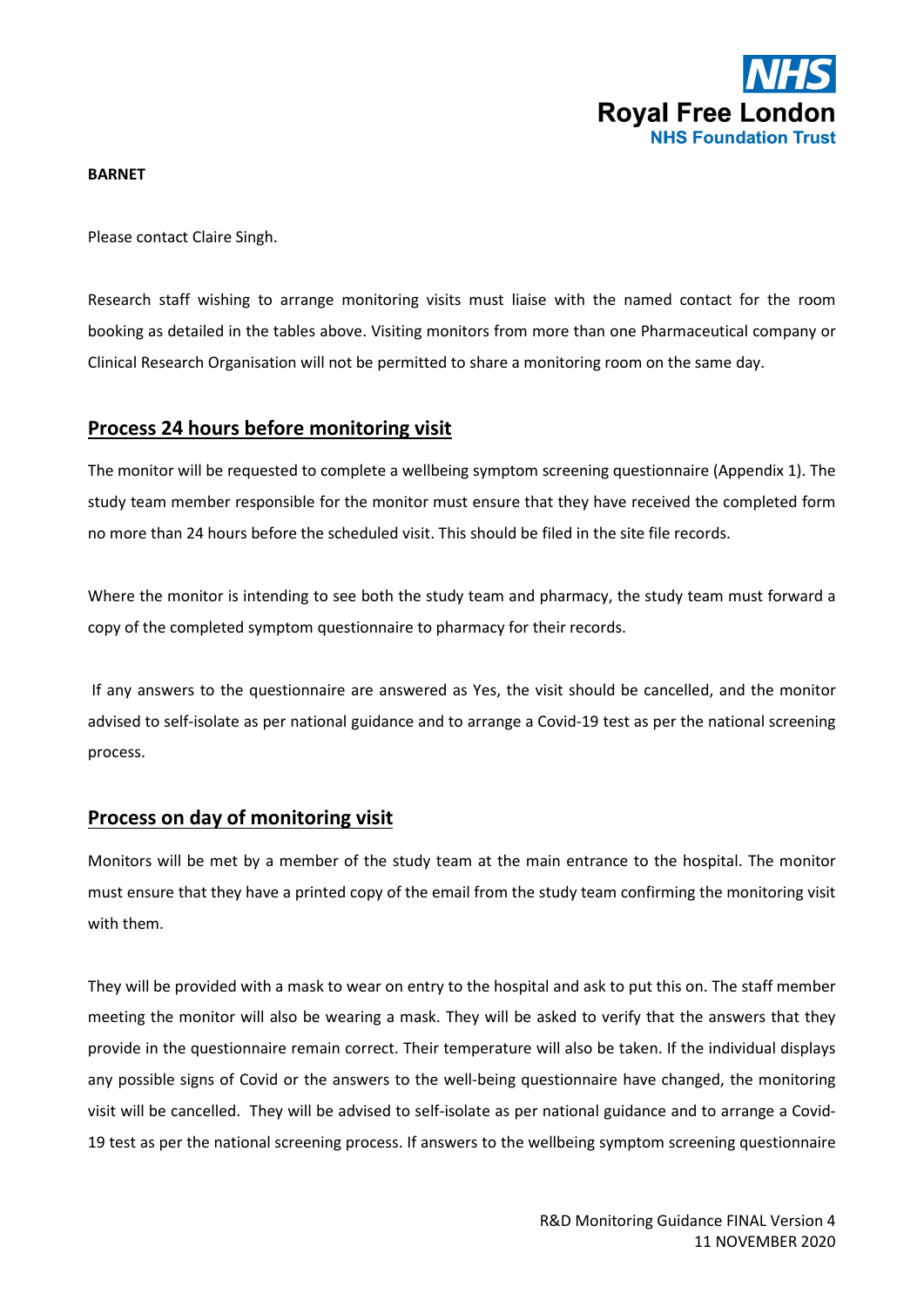

remain unchanged the monitoring visit can proceed as planned and they will be escorted to the monitoring area by the research staff. Wearing of masks is mandatory in the hospital

On arrival to the department the monitor will be asked to continue wearing the mask. As per current Trust policy, masks must be worn at all times. This also applies within Covid secure offices.

Attention must be paid to the following points:

- 1) Prior to the visit research staff are required to clean the work area to be used by the Monitor with Clinell disinfection wipes. This should be repeated at the end of the visit.
- 2) Staff should exercise caution when two people are required to review a document together. In this situation masks should always be worn.
- 3) Sponsor staff are requested not to visit additional hospitals on the day of the visit to a Royal Free London site. They will be asked to confirm this is not the case.
- 4) At the end of the visit a member of the research staff will accompany the study monitor to the exit of the hospital and ensure the correct exit door is used.
- 5) At all times current government guidelines should be adhered to.

Other points to consider

- Monitors should be shown where the closest restroom facilities are and consideration should be taken as to whether this will require staff to escort them, ie swipe controlled access.
- Monitors are not authorised to be unescorted while on hospital premises. The allocated research staff should be available to escort them as needed.
- Masks must be worn at all times.
- Should the monitor need to leave the monitoring room for example, for lunch, the work area must be cleaned on their return with Clinell disinfection wipes.
- Where possible, the number of people interacting with the monitor should be kept to a minimum.
- The monitors should have access to EDRM so they can verify records themselves the study team should be available for queries but should not expect to be in the monitoring room for the length of the visit.
- The canteen is currently only for RFL staff.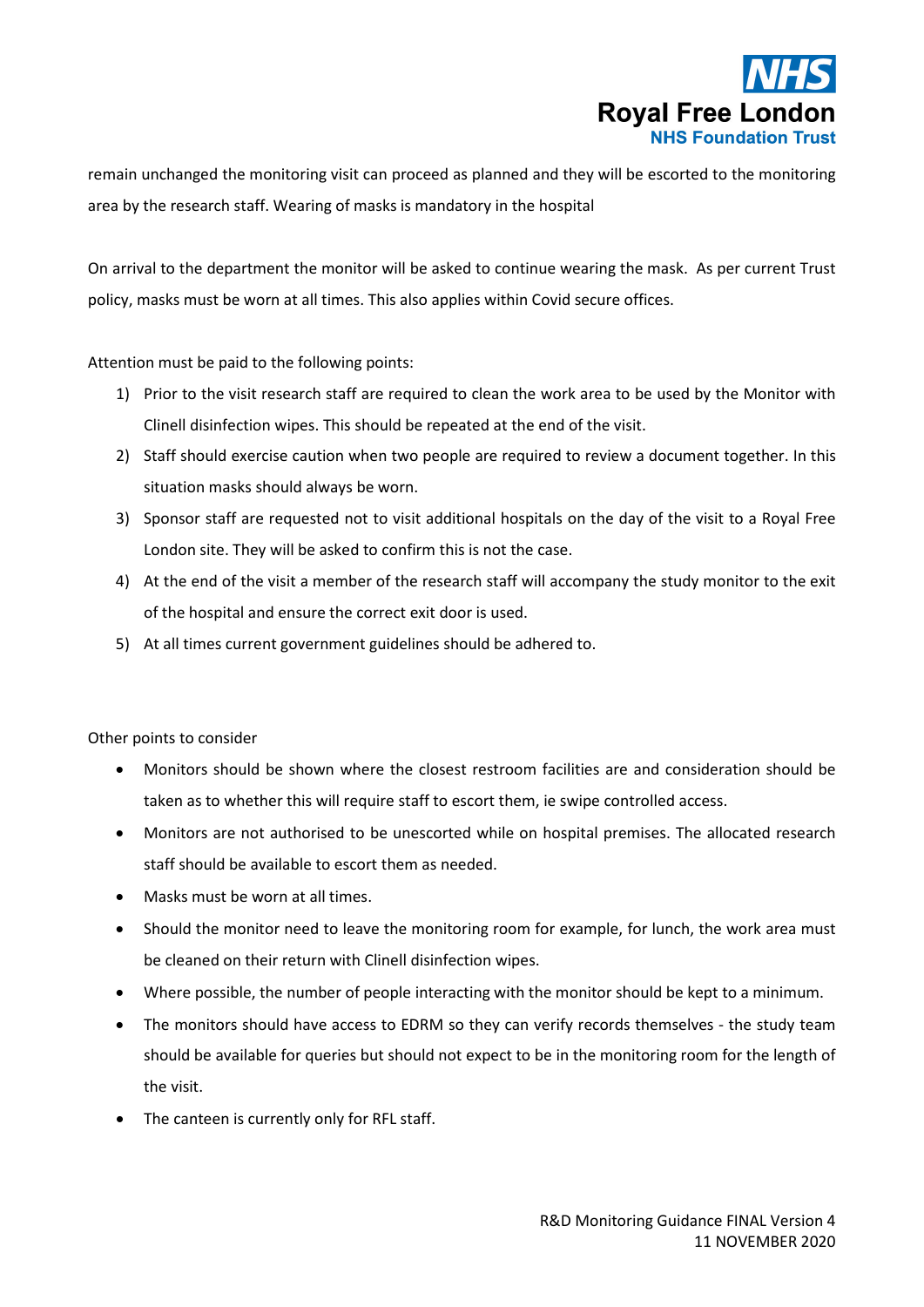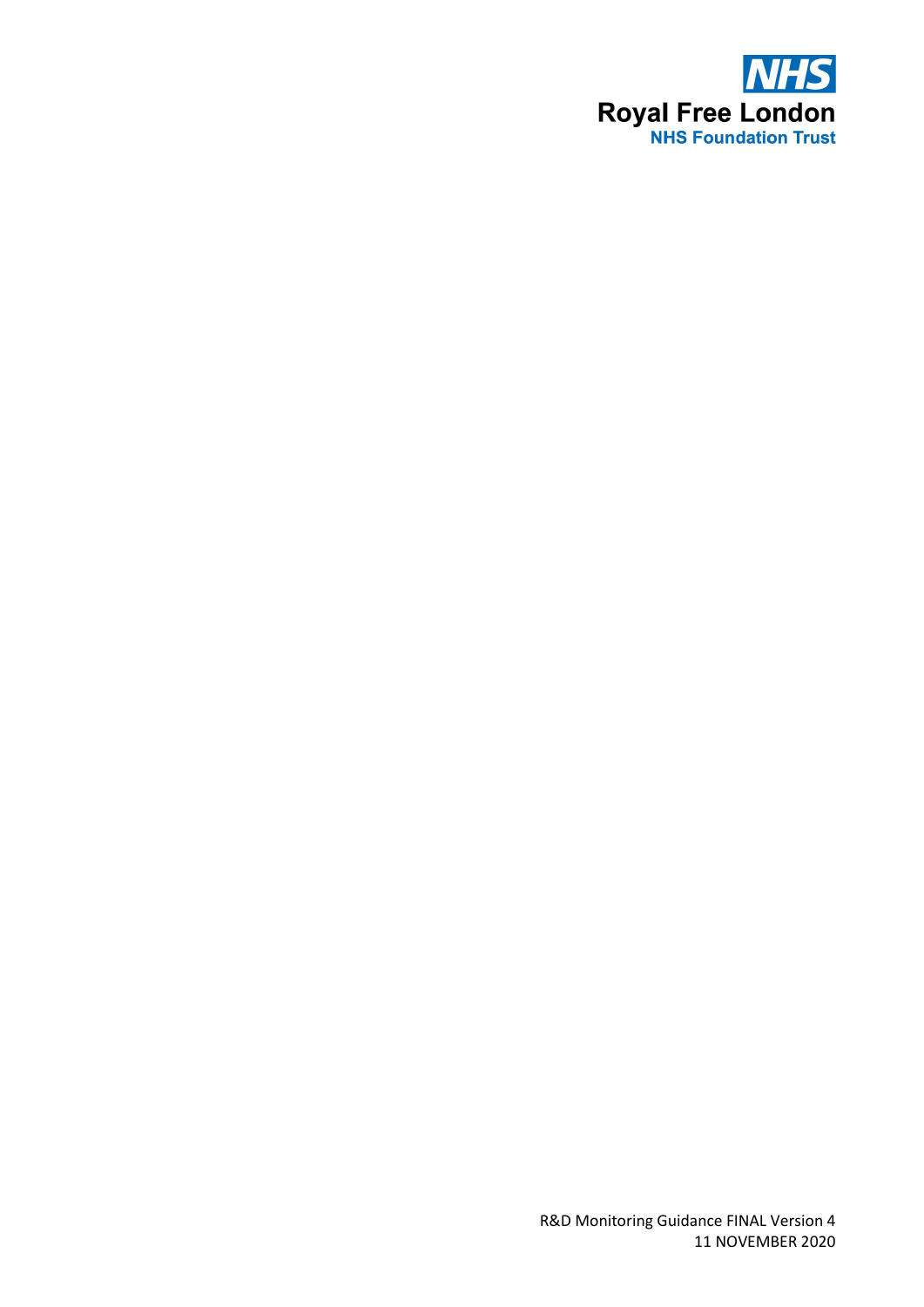

# **Appendix 1:**

### **Well-being symptom screening questionnaire for COVID-19**

This screening questionnaire is to be used to screen for symptoms of COVID-19 when sponsor monitors arrive onsite. A temperature is requested for everyone. Checks will be performed daily.

| <b>Name of monitor:</b> |  |
|-------------------------|--|
| <b>Sponsor Company:</b> |  |

Do you have any of the following symptoms?

| <b>Major criteria</b>                                       | <b>Yes</b> | <b>No</b> |
|-------------------------------------------------------------|------------|-----------|
| Fever $\geq$ 37.8°C                                         |            |           |
| Check with infrared thermometer if a raised temperature is  |            |           |
| recorded check with tympanic thermometer to confirm reading |            |           |
| New, persistent cough                                       |            |           |
| New loss of, or change in, normal sense of taste or smell   |            |           |
| (anosmia)                                                   |            |           |
| New shortness of breath                                     |            |           |
| New headache plus muscle aches*                             |            |           |

If the individual being tested has one or more of the above symptoms regardless of minor criteria:

- Send home immediately. The individual will be asked to leave the hospital. Research staff should ensure that this can be done safely, e.g – discourage use of public transport.
- Advise to self-isolate and arrange Covid swab test. \*11.06.20: Both are indicators of possible COVID (ref: ID team); feedback will be monitored regarding these two criteria prior to further updates of the form.

| <b>Minor criteria</b>             | <b>Yes</b> | <b>No</b> |
|-----------------------------------|------------|-----------|
| New hoarseness                    |            |           |
| Non-persistent cough              |            |           |
| New nasal discharge or congestion |            |           |
| New wheeze                        |            |           |
| New headache                      |            |           |
| New muscle aches                  |            |           |
| Nausea or vomiting or diarrhoea   |            |           |
|                                   |            |           |

If monitor has no major criteria symptoms but one or more minor criteria symptoms:

- Advise individual to arrange a COVID test.
- Send home immediately. The individual will be asked to leave the hospital. Research staff should ensure that this can be done safely, e.g – discourage use of public transport.

| Person completing the form |  |
|----------------------------|--|
| Name                       |  |
| Signature                  |  |
| Date                       |  |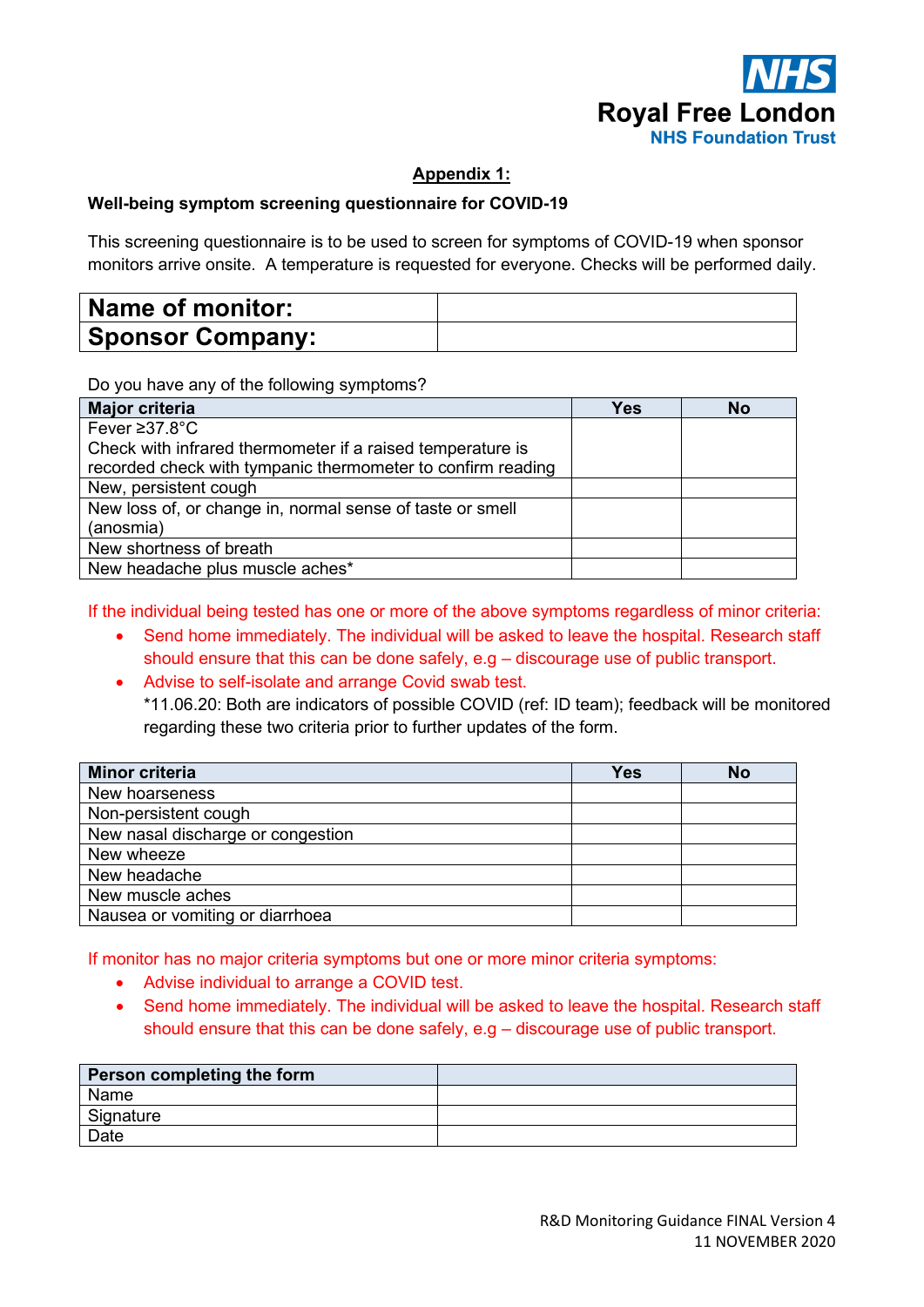

### **Appendix 2: Process for Obtaining Access for Remote Access**

Remote monitoring is currently the preferred method of monitoring across the RFL sites. There is an agreed two-part process. If a monitor already has an existing RLF user account, proceed to step 2.

#### **Step One: User account**

The research staff member should verify the monitor's details through a video Teams meeting.

The monitor should complete the code of conduct form for remote monitoring (RFLRDDOC0070).

The completed code of conduct form should be returned to the research staff member and filed in the site file records.

The research staff member should raise a ticket through the self-service helpdesk requesting a user account and access to the relevant EDRM systems.

The monitor will be required to complete mandatory Information Governance training. This can either be the Trust's standard MAST IG Training module, an appropriate external data security and awareness course or the data security and awareness module level 1 available at [https://www.e-lfh.org.uk](https://www.e-lfh.org.uk/)

As part of their process, IT will seek confirmation from HR that the monitor is permitted to attend and from the study team member that IG training has been completed by the monitor.

#### **Step Two: Remote access account**

The research staff member should email the R&D Manager the following information along with a copy of evidence of IG training within the last year.

Name: Username: email: Study: Role: Monitor Site: RF or Barnet